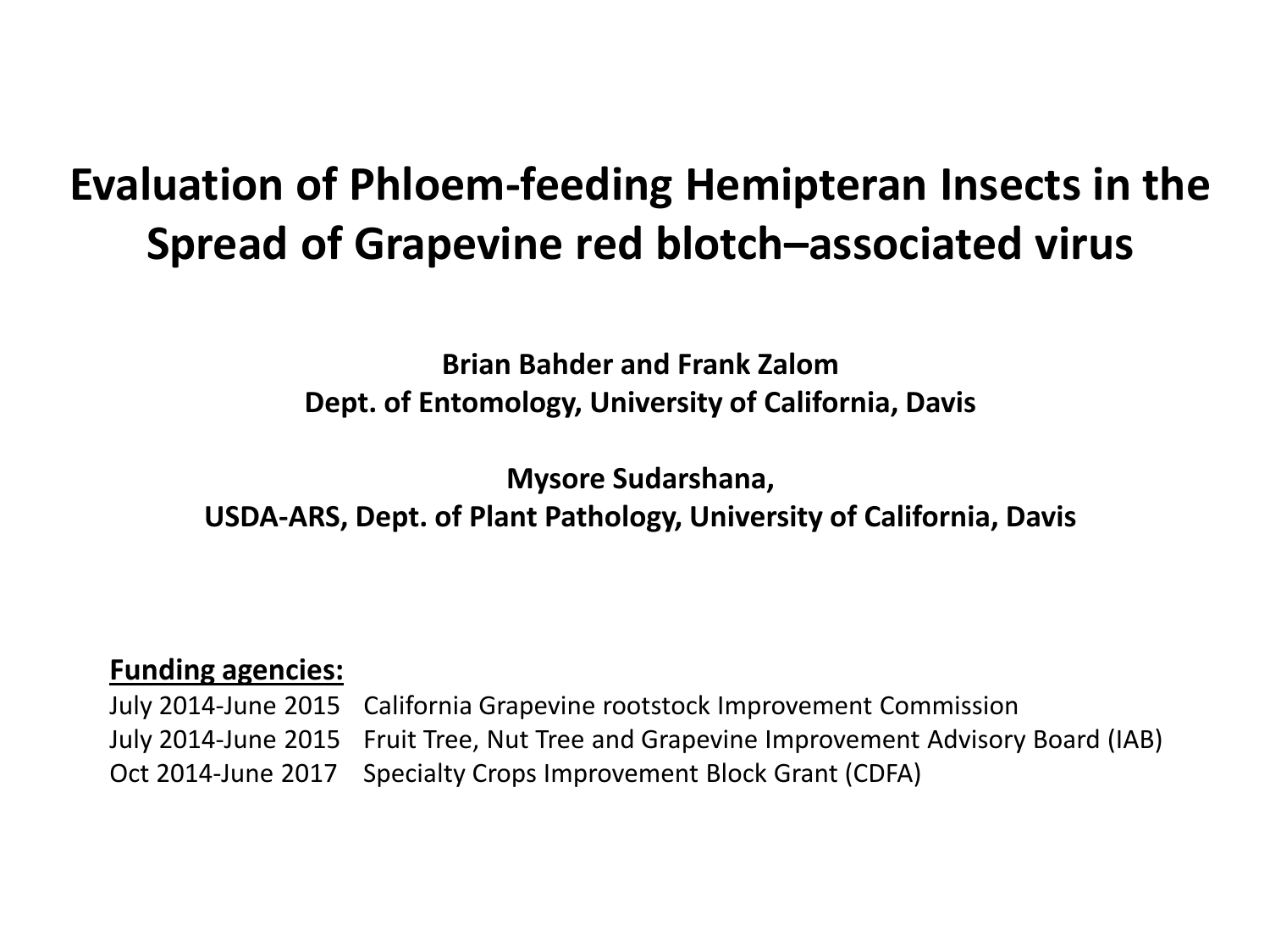#### **Vineyards with red blotch disease confirmed as Infected by Grapevine red blotch-associated virus**

| <b>RB</b>                | Location          | Clone                 | Virus + ve<br>Year | Year block<br>Removed |
|--------------------------|-------------------|-----------------------|--------------------|-----------------------|
| 2008                     | Rutherford        | Cab Sauvignon         |                    | 2010                  |
| 2009                     | Oakville          | <b>Cab Sauvignon</b>  | 2011               | 2015                  |
| 2009                     | Oakville          | Cab Franc             | 2011               | 2014                  |
| ?                        | St. Helena        | <b>Petite Sirah</b>   | 2011               | No access             |
| $\overline{\phantom{0}}$ |                   | <b>Petit Verdot</b>   | 2011               | No access             |
| 2011                     | Napa              | Cab Sauvignon         | 2011               | 2013                  |
| 2011                     | Sonoma            | Cab Sauvignon         | 2012               |                       |
| 2011                     | Napa-Oak Knoll    | <b>Merlot</b>         | 2012               | 2013                  |
| ?                        | Shandon           | Merlot                | 2012               | 2013                  |
|                          |                   | Mourvédre             | 2012               | 2013                  |
| 2012                     |                   | <b>Cabernet Franc</b> | 2013               | 2013                  |
| 2012                     | <b>Rutherford</b> | <b>Cab Sauvignon</b>  | 2012               | 2013 (!!!)            |

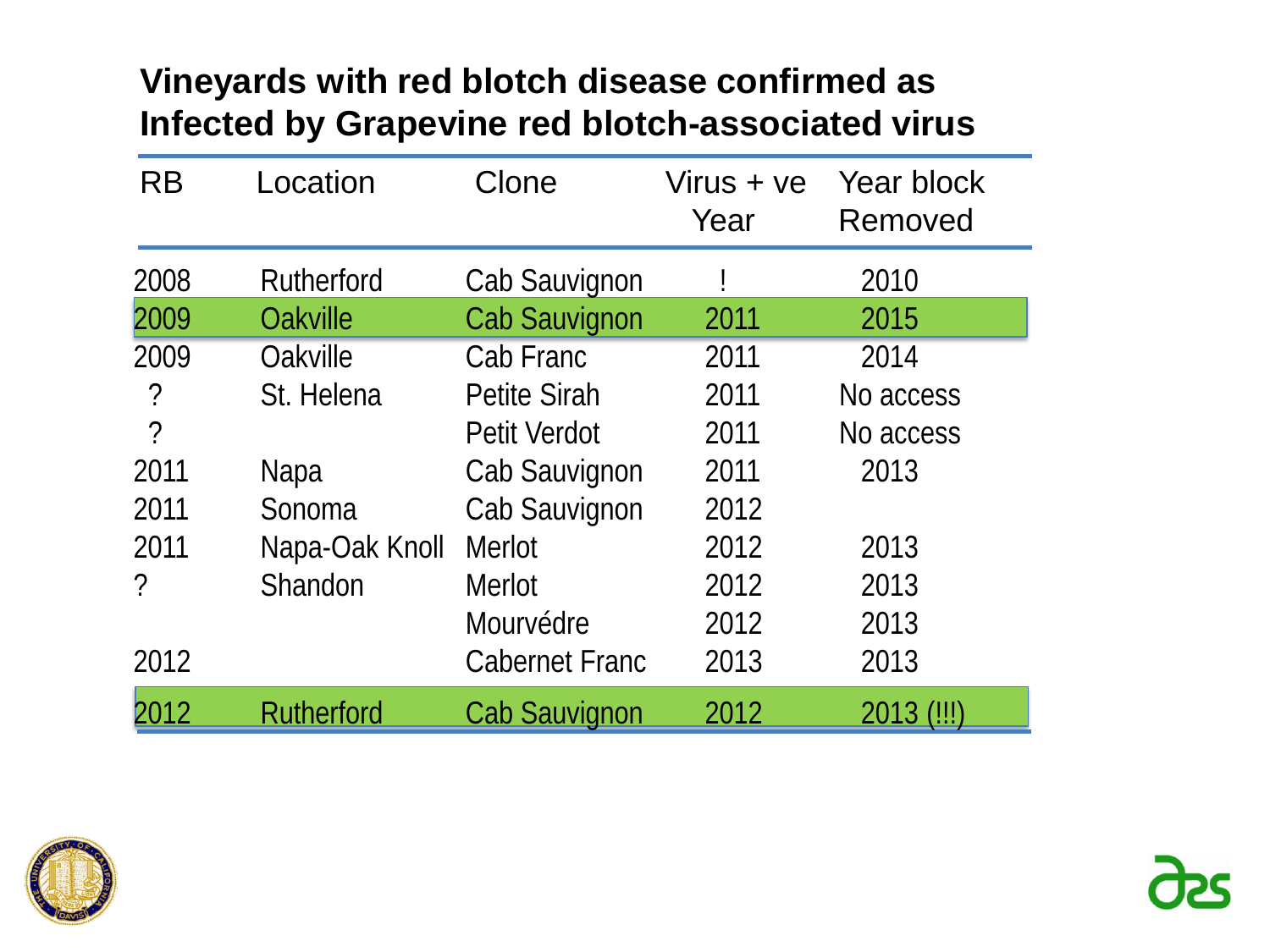#### 46.5% infected in 2011



2011 2012 2013 2014 4.4% 3.8% 5.2%

13.4% increase from 2011 59.9% infection in 2014



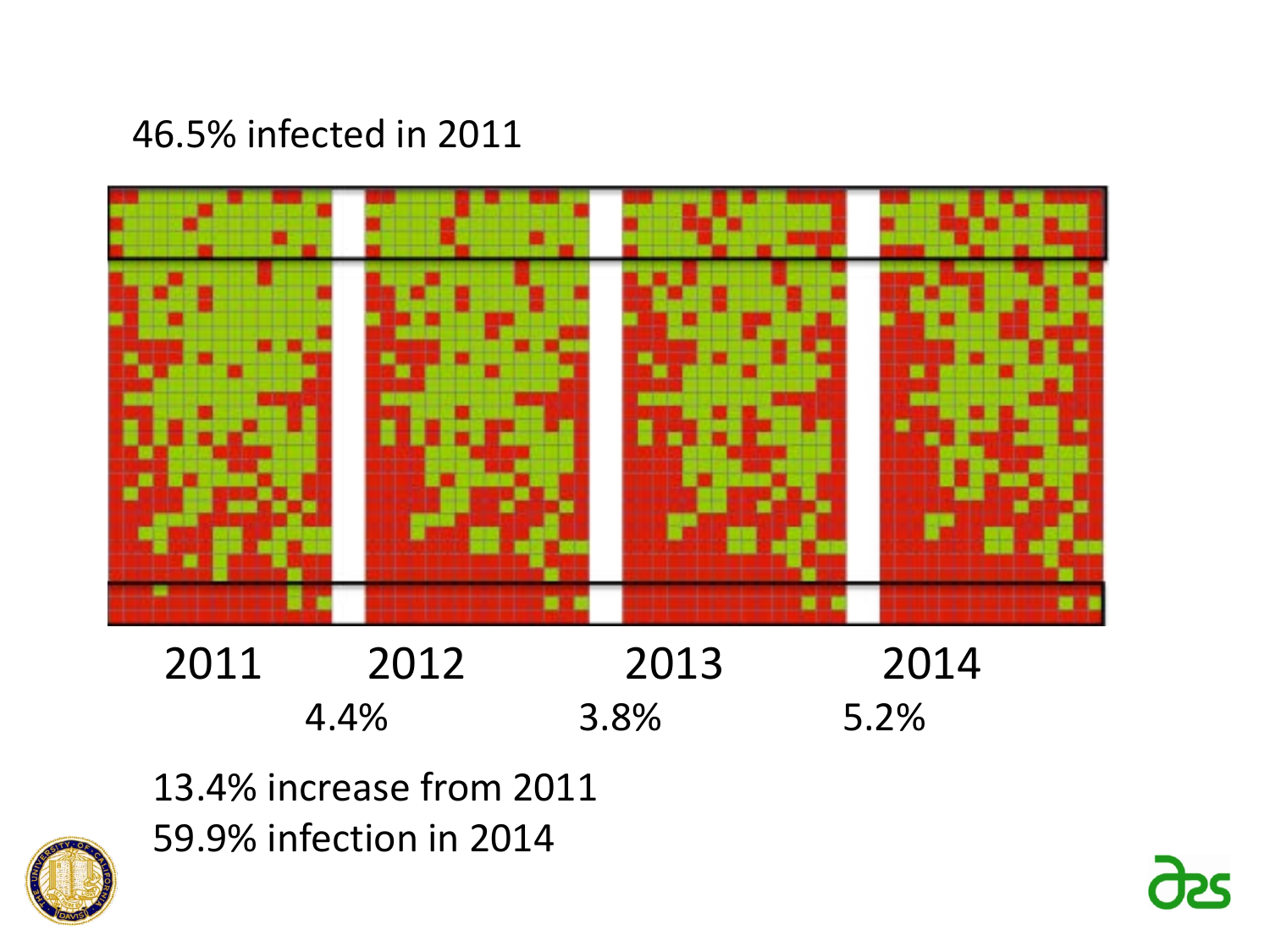# Introduction of Genotype 2

- First detected in 2013
- Revealed through high resolution melting temperature analysis (HRMA)
- Genotype 1 = red
- Genotype 2 = blue
- Purple = mixed infection



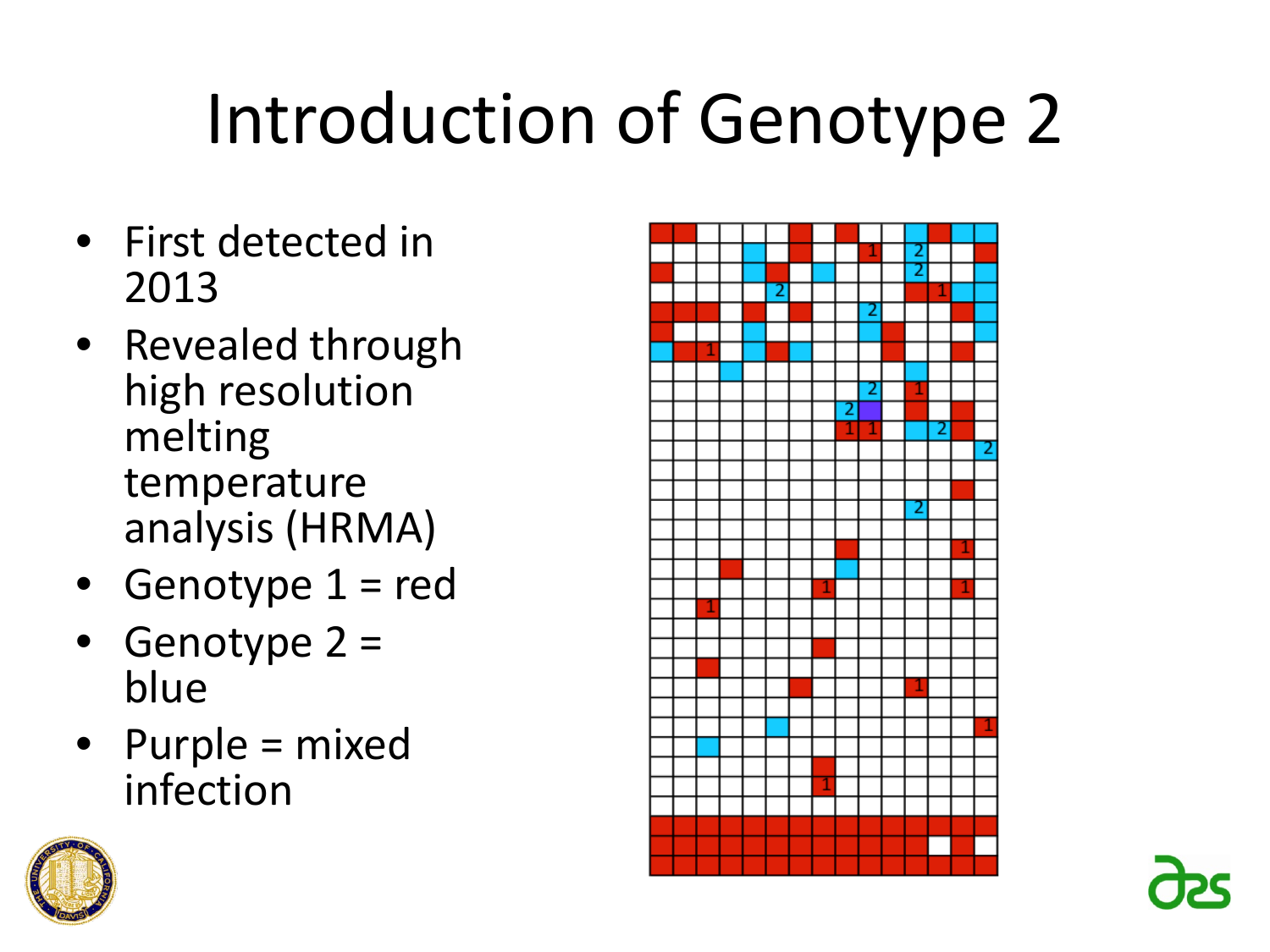- 10 yellow sticky cards are placed at each vineyard where GBRaV is detected with some evidence of a spread and there is grower cooperation
- Monitored weekly for hempiteran insects moving within and into the vineyard



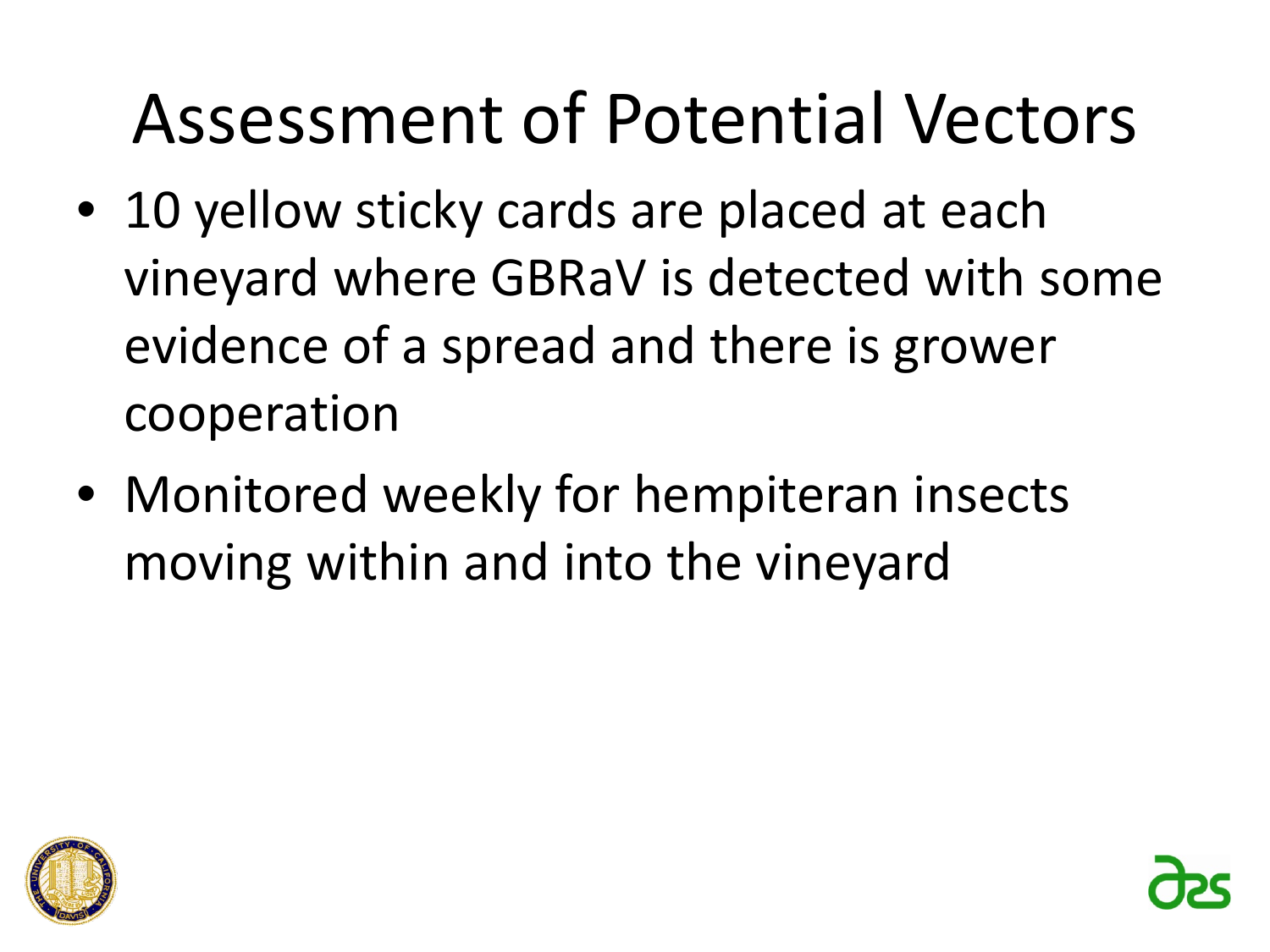- 2014: 2 field sites with 10 traps each – June to September
- 2015: 4 field sites with 10 traps each – June to September
- 25 different species of leafhoppers found associated with vineyard

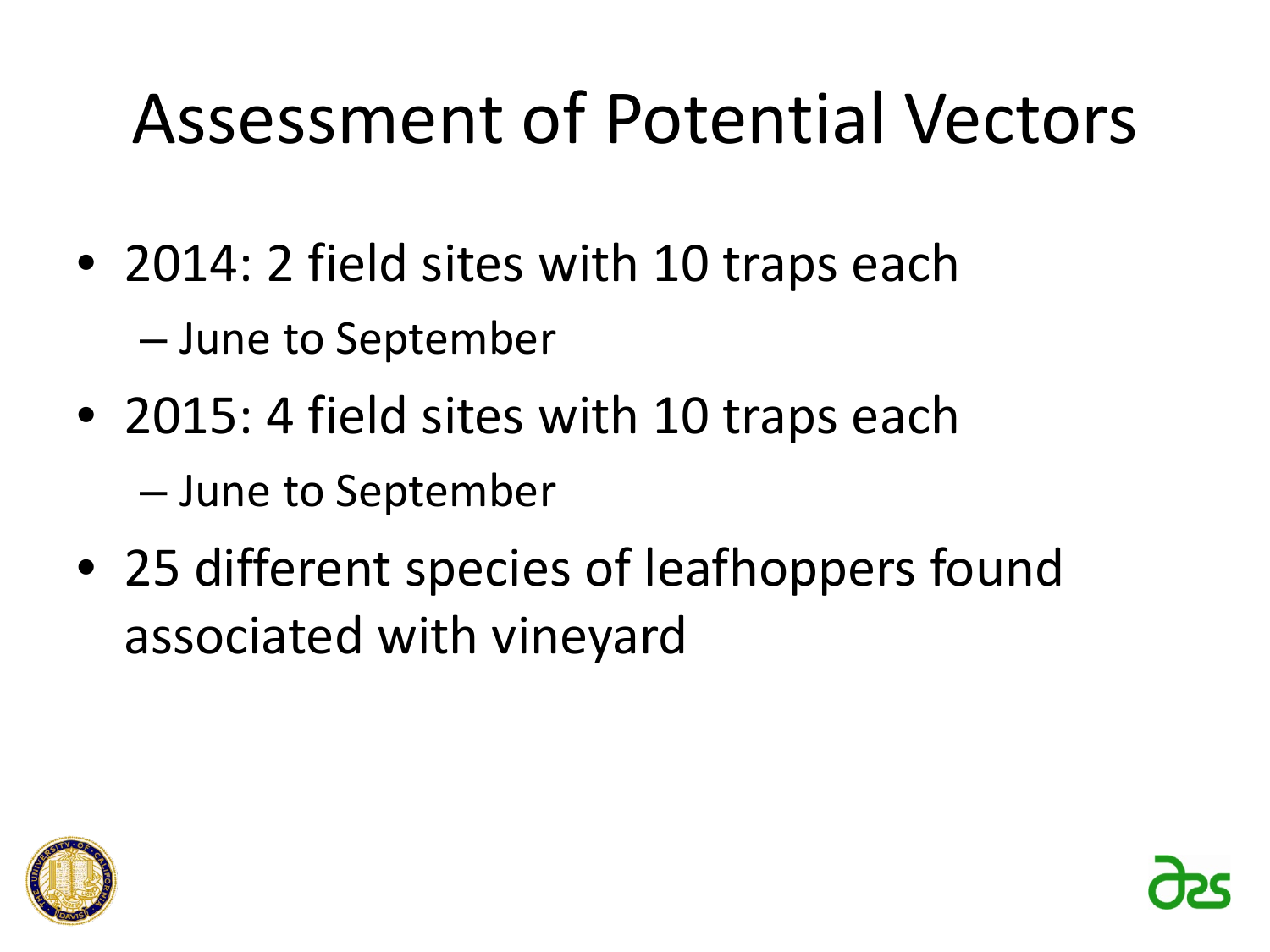• Sub-sample of Hemipteran insects taken from traps, photographed and processed for DNA extraction





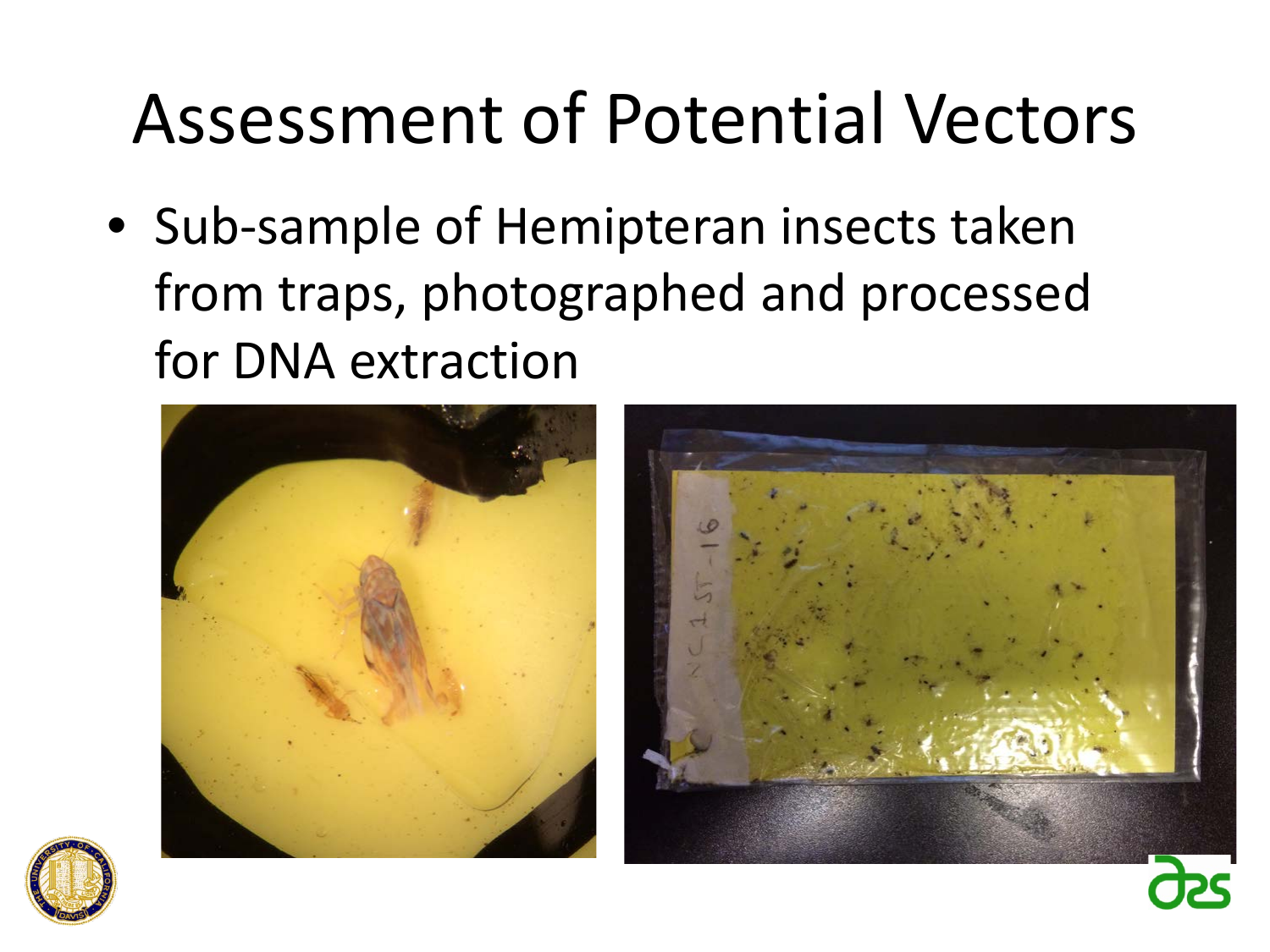- Standard PCR used to amplify a region of the COI gene to identify the insect species (if possible) ≈1,500 bp-
- qPCR used to detect GRBaV in nucleic acid extracts from insects

COI Gene





1=sample,  $2=(+)$  control,  $3=(-)$  control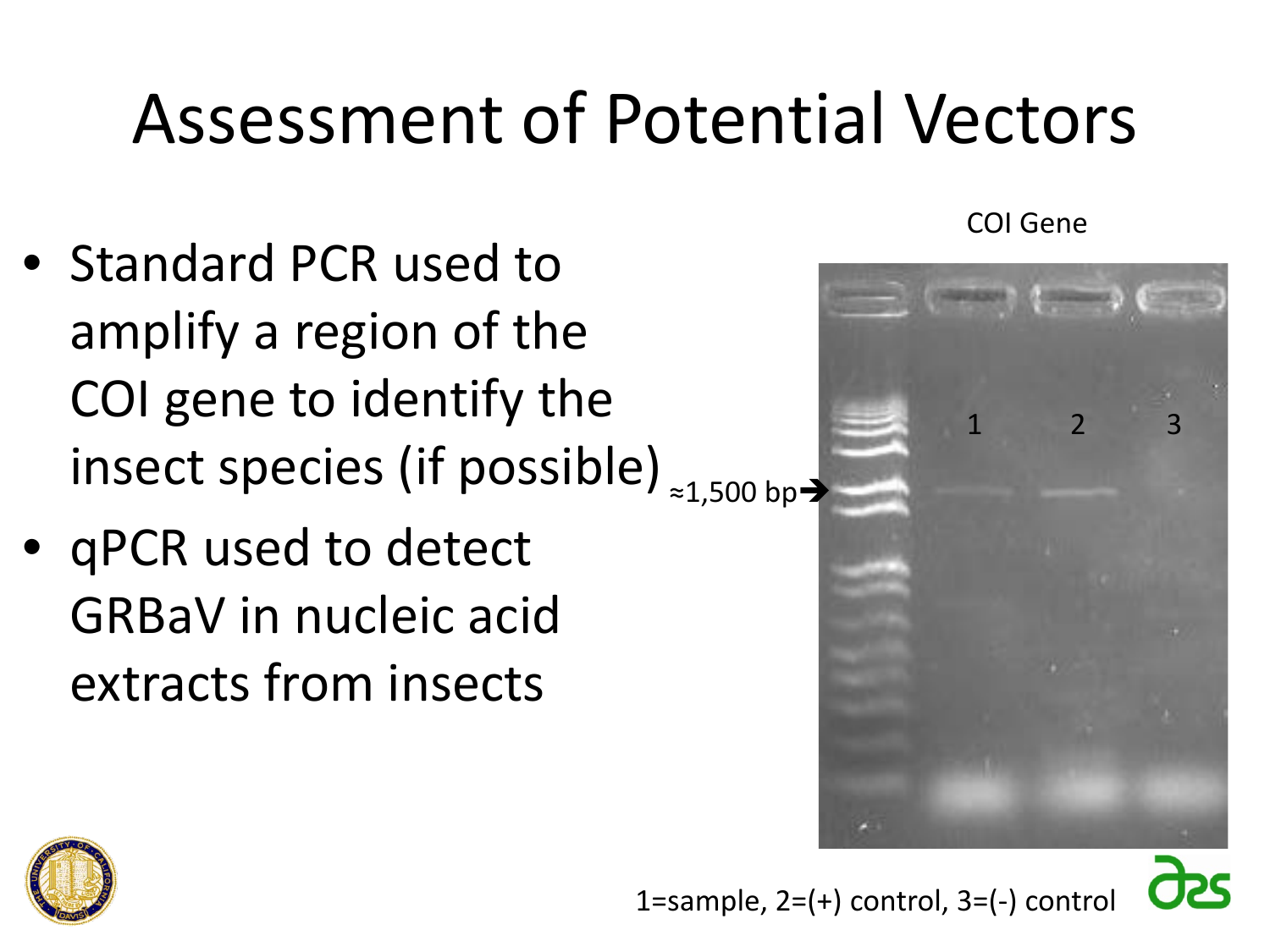| <b>Species</b>   | Site 1         | Site 2         | Site 3         | Site 4         | Site 5 |
|------------------|----------------|----------------|----------------|----------------|--------|
| El. elegantula   | 942            | 1,310          | 163            | 37             | n/a    |
| El. variabilis   | 40             | $\overline{0}$ | 3              | 5              | n/a    |
| El. ziczac       | $\overline{0}$ | 5              | $\overline{0}$ | $\overline{0}$ | n/a    |
| Em. fabae        | 43             | 31             | 5              | 26             | n/a    |
| Sa. acutus       | 37             | 57             | 9              | 6              | n/a    |
| Ga. atropunctata | 52             | 20             | $\overline{0}$ | $\overline{0}$ | n/a    |

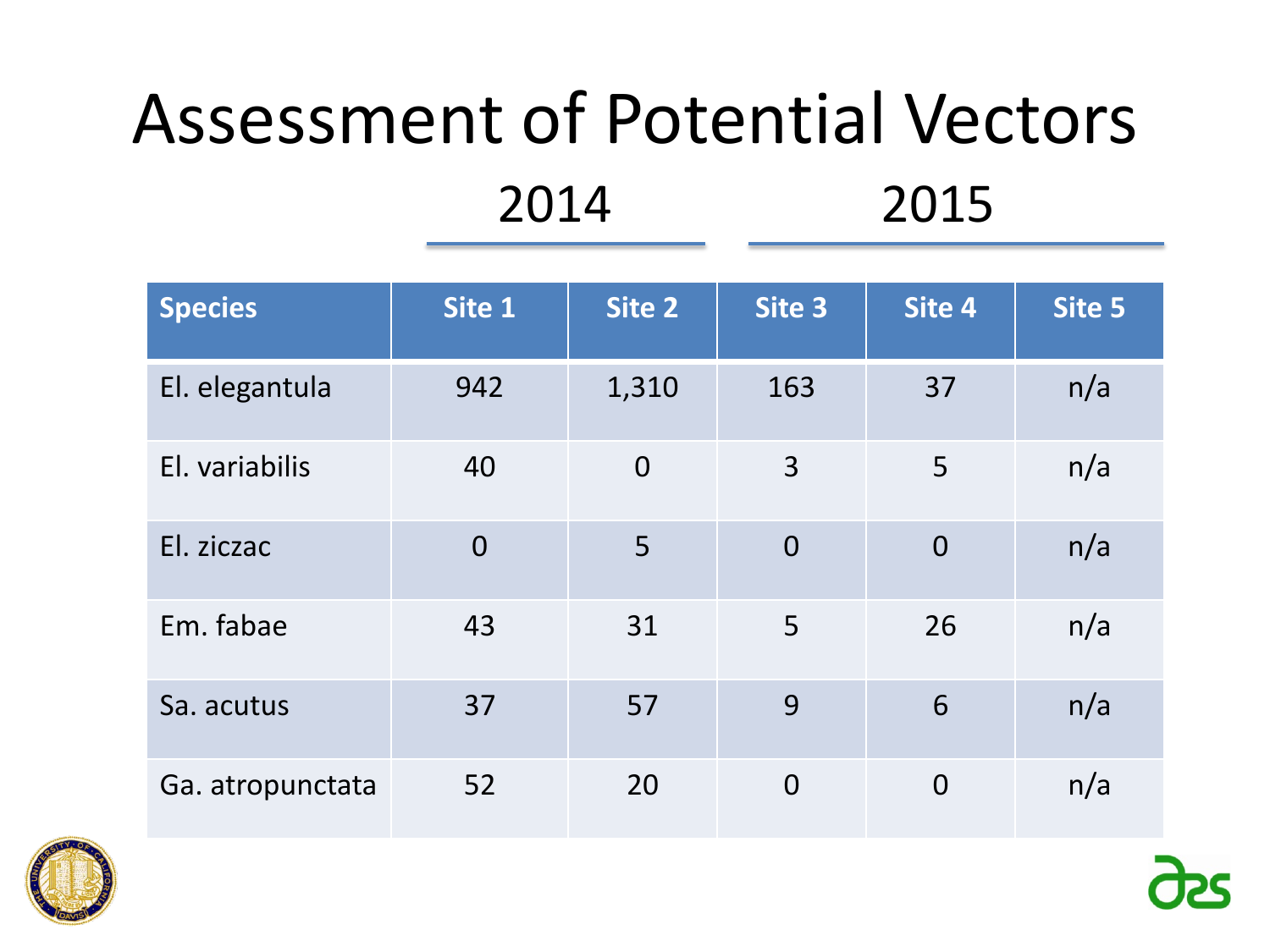| <b>Species</b>                 | <b>Insects Positive for GRBaV</b> | <b>Salivary Gland/Hemocoel</b> |  |
|--------------------------------|-----------------------------------|--------------------------------|--|
| E. elegantula (Western Grape)  | 1/40                              | 0/10                           |  |
| E. variabilis (Variegated)     | 0/40                              | 0/10                           |  |
| E. ziczac (Virginia Creeper)   | 0/40                              | 0/10                           |  |
| E. fabae (Potato)              | 2/40                              | 0/10                           |  |
| S. acutus (Sharp-nosed)        | 5/20                              | n/a                            |  |
| Pl. citri (Citrus mealybug)    | 10/20                             | 0/10                           |  |
| Ps. viburni (Obscure mealybug) | 9/20                              | 0/10                           |  |
| Melanoliarus sp. (Planthopper) | 8/20                              | n/a                            |  |
| Unidentified treehopper        | 3/15                              | n/a                            |  |
| Unidentified mealybug          | 0/10                              | n/a                            |  |
| Unidentified whitefly sp.1     | 4/10                              | n/a                            |  |
| Unidentified whitefly sp.2     | 3/10                              | n/a                            |  |
| <b>Unidentified pysllid</b>    | n/a                               | n/a                            |  |

 $\mathbf{\Omega}^{\mathbf{c}}$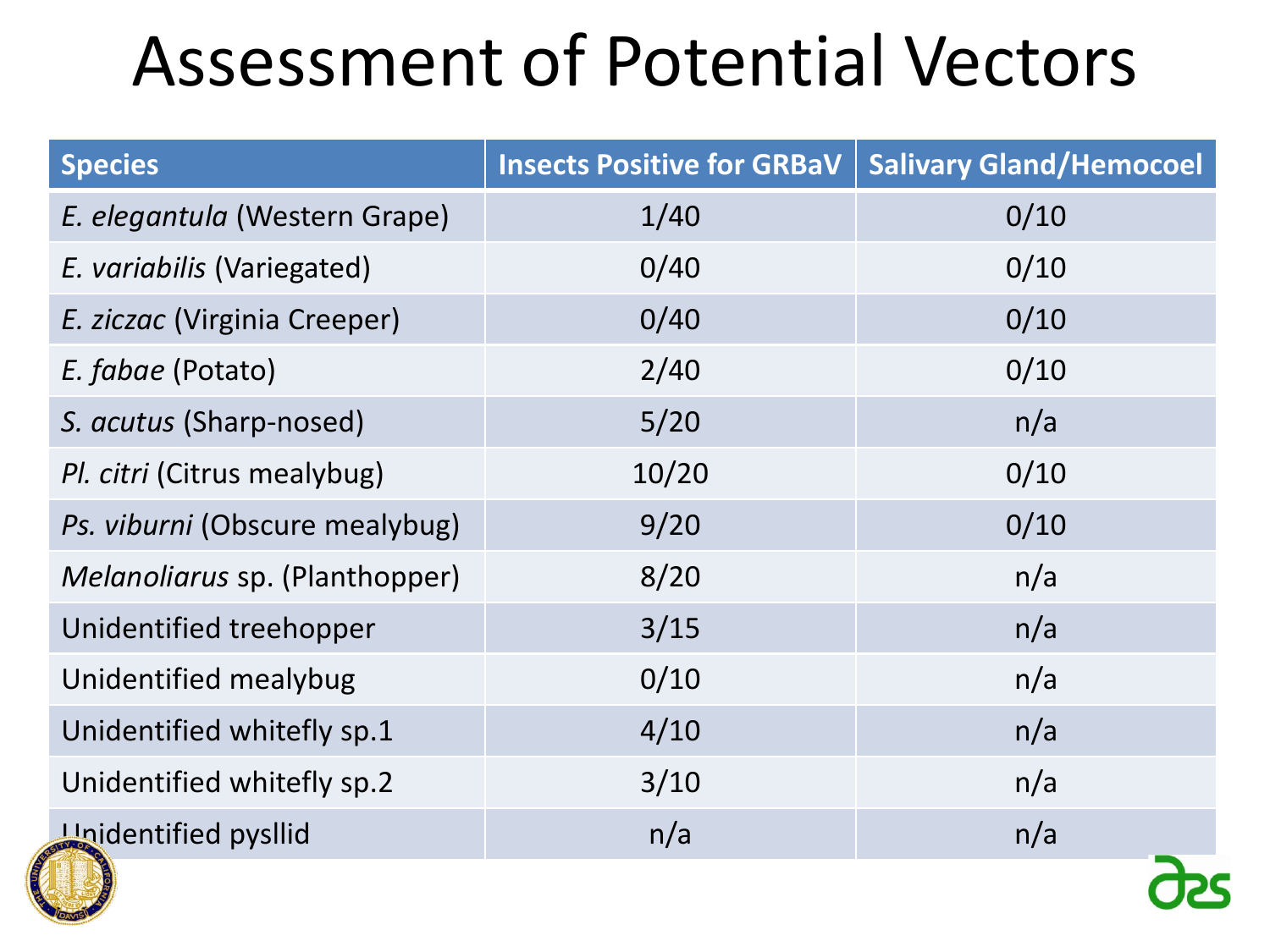- Colonies established to conduct transmission asssays
	- *E. elegantula*
	- *E. variabilis*
	- *E. ziczac*
	- *Ps. viburni*
	- *Ps. longispinus*
	- *Pl. citri*



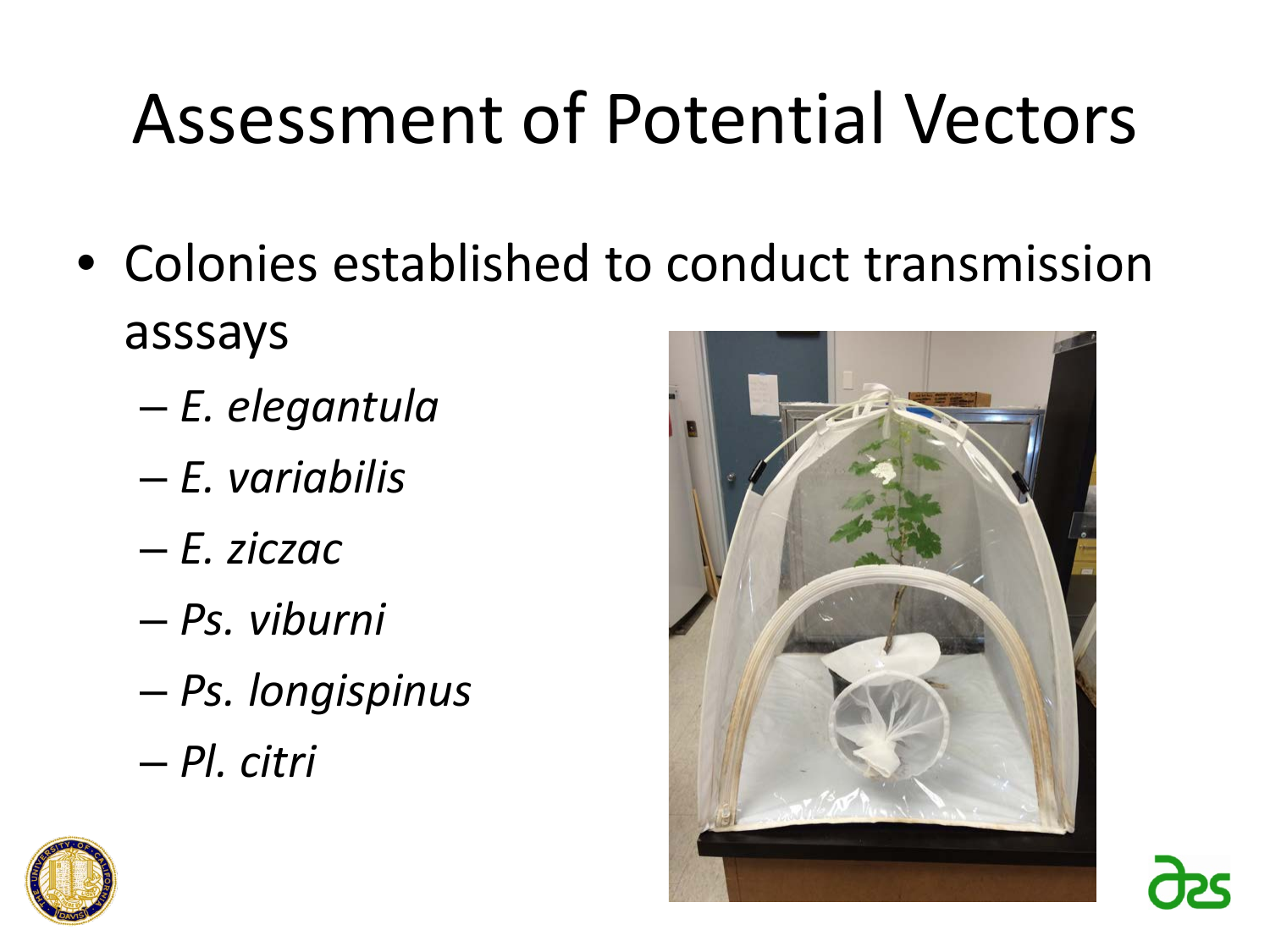#### Transmission Bioassays

| <b>Species</b>                          | <b>Transmission Results*</b> |
|-----------------------------------------|------------------------------|
| Western Grape Leafhopper                | 0/10                         |
| Variegated Leafhopper                   | 0/10                         |
| <b>Greenhouse Whitefly</b>              | 0/10                         |
| <b>Obscure Mealybug</b>                 | 0/10                         |
| <b>Citrus Mealybug</b>                  | 0/10                         |
| <b>Longtailed Mealybug</b>              | 0/10                         |
| Potato Aphid                            | 0/10                         |
| <b>Grape Phylloxera</b>                 | 0/10                         |
| Unidentified mealybug                   | 0/10                         |
| Unidentified treehopper                 | 0/10                         |
| Unidentified leafhopper                 | 0/10                         |
| Virginia Creeper LH (+) Control w/GRBaV | 0/10                         |
| Obscure Mealybug (+) control w/ GLRaV   | 4/10                         |



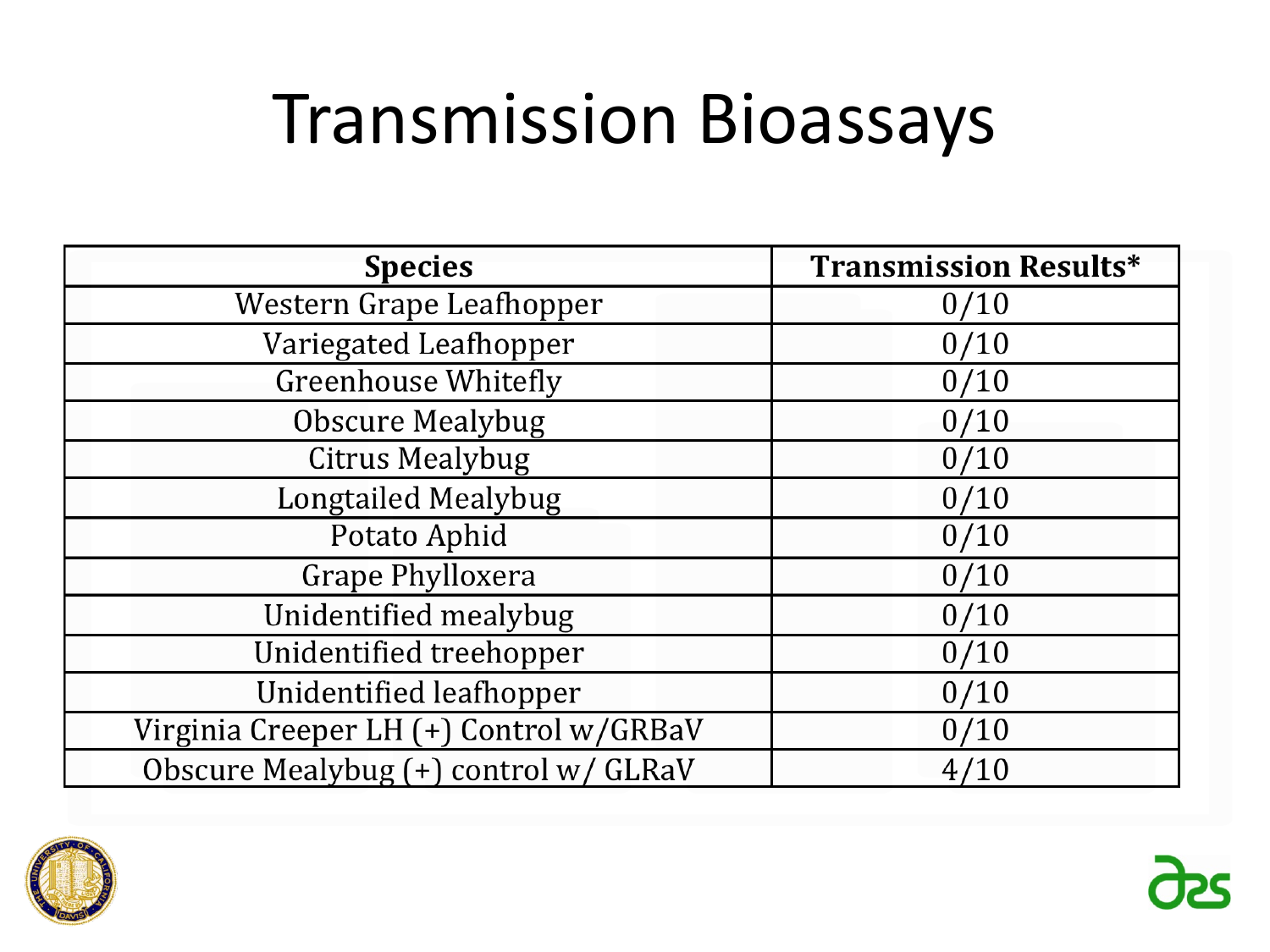• Light trapping to get live individuals of uncommon species for colony establishment and transmission assays



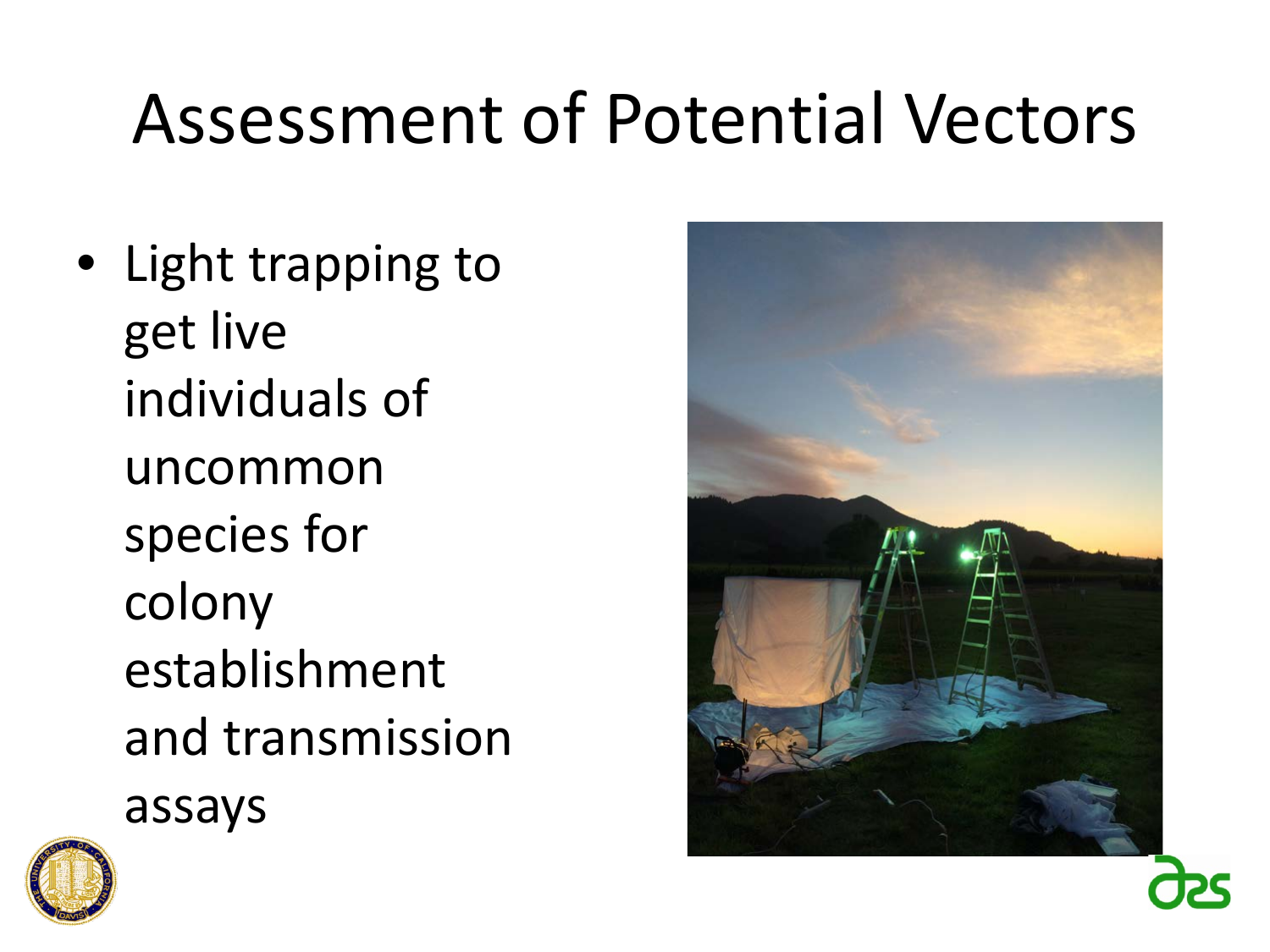## A New Look at Mealybugs

- Needed to identify specimens from red-blotch project
- Standard protocol for slide mounting
	- Make a hole and squeeze out body contents in KOH
	- Takes years of practice to master this technique
	- Lose DNA sequence data
- Standard protocol for DNA extraction
	- Macerate bug = loss of physical specimen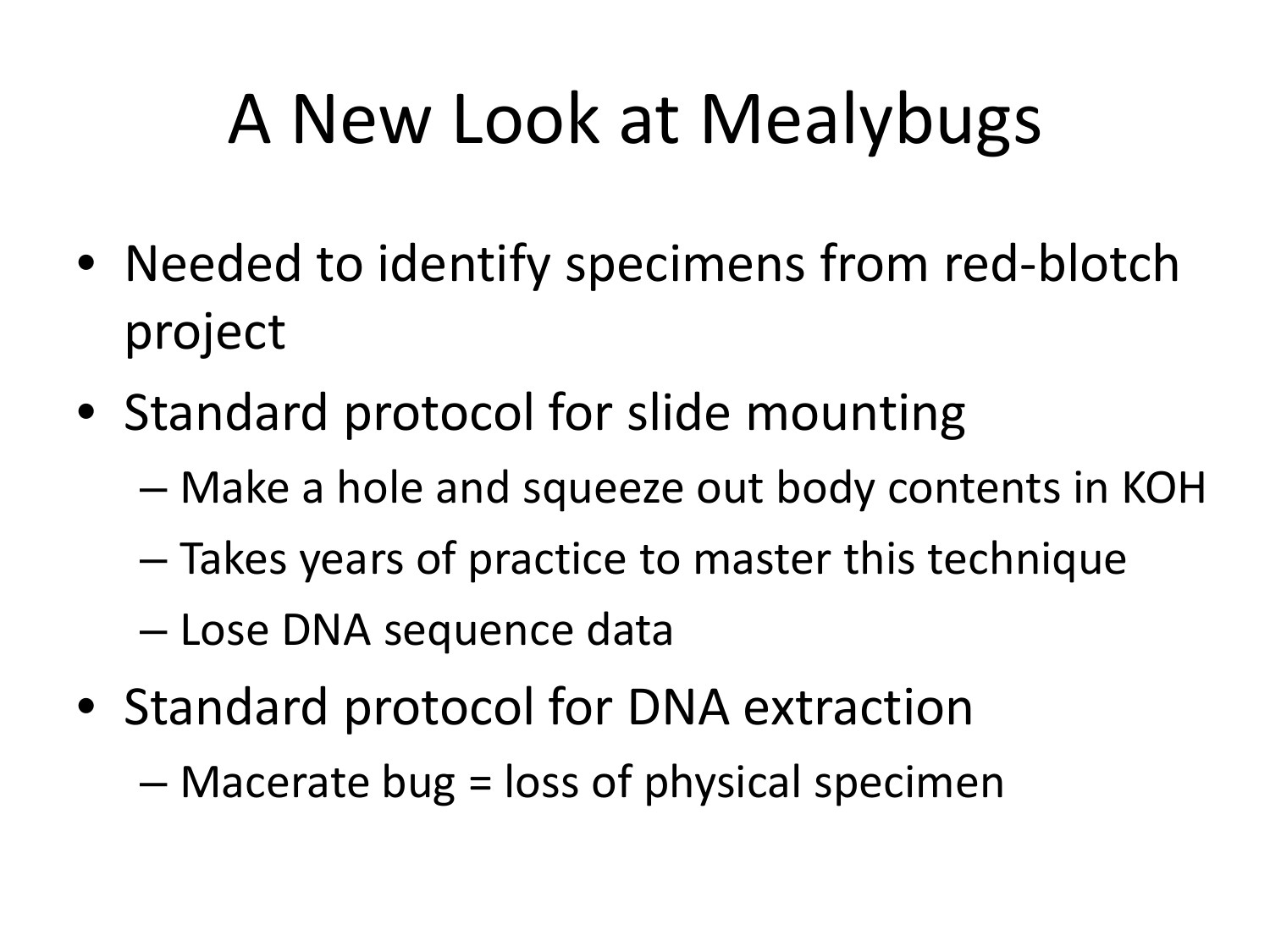#### Preparation of *Pseudococcus viburni*



1 mm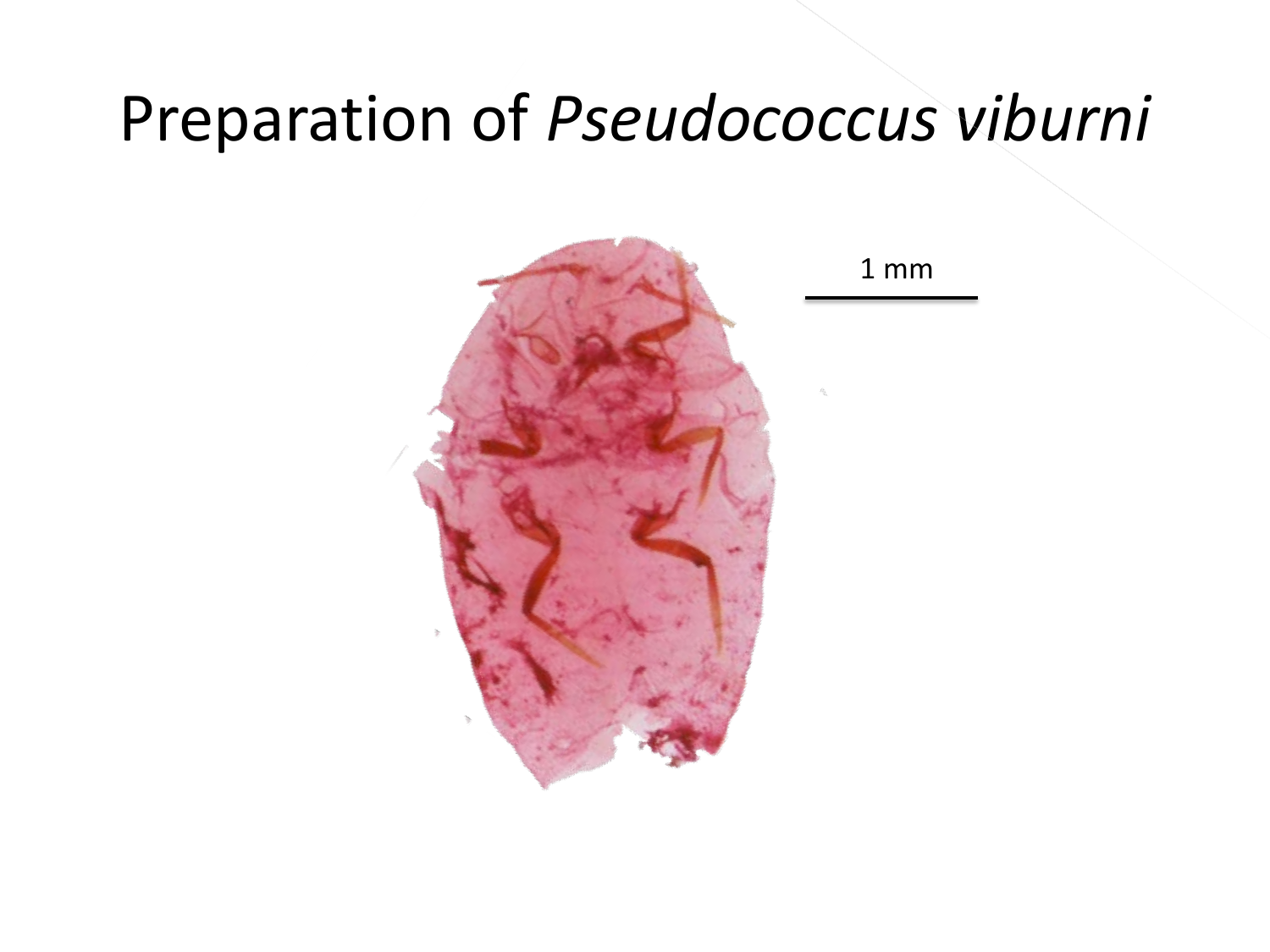## A New Look at Mealybugs

• Developed EPED protocol

– EPED = extended proteinase K and extended detergent treatmeant

• Allows for extraction of DNA for analysis while maintaining a perfectly intact exoskeleton to slide-mount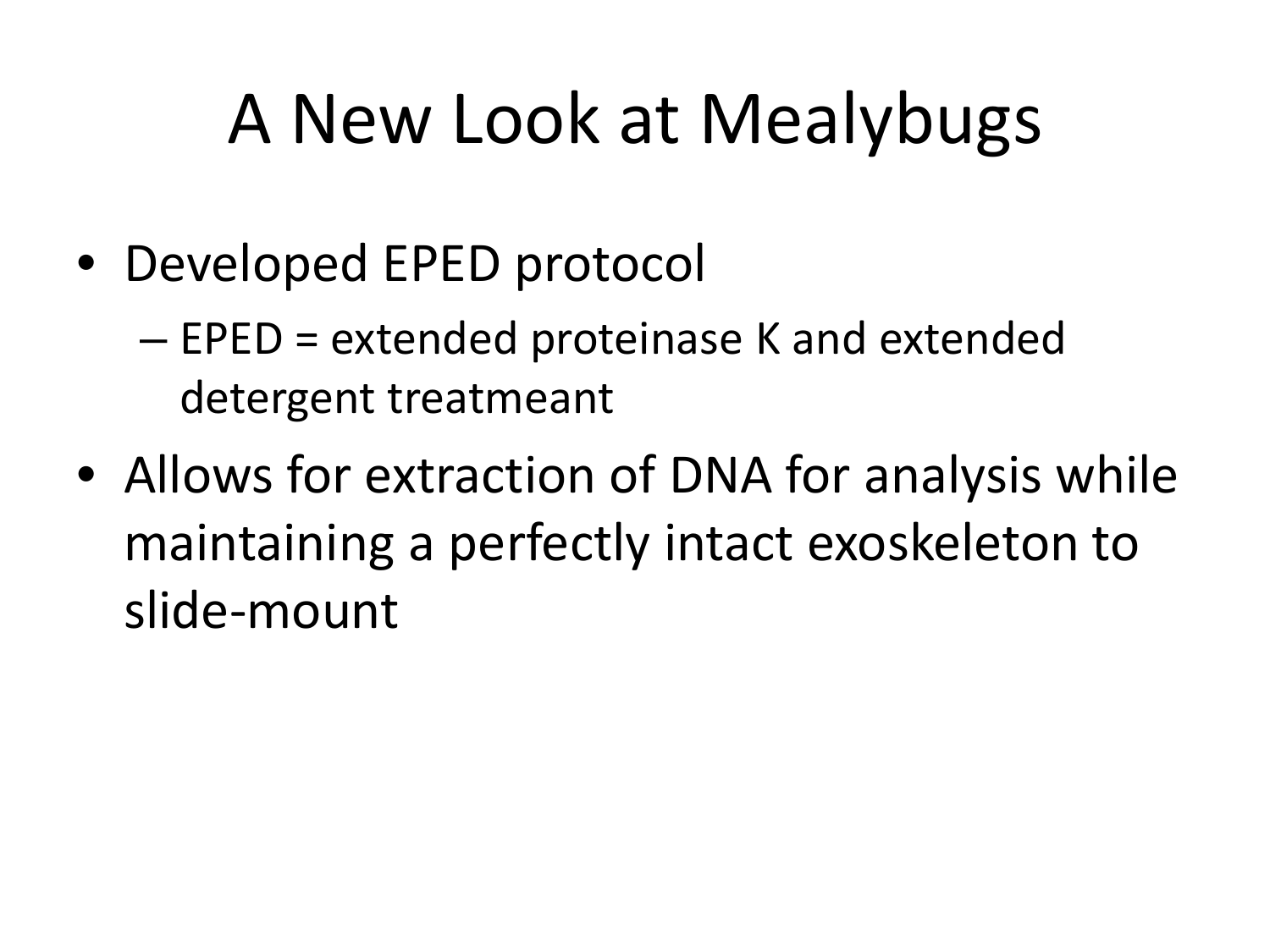## Protocol

• Place mealybug in lysis buffer with proteinase K and allow to lyse at 56°C until specimen is cleared

– In study, lysis ranged from 8 hours to 3 days

• Transfer liquid to new tube and proceed with DNA extraction protocol from manufacturer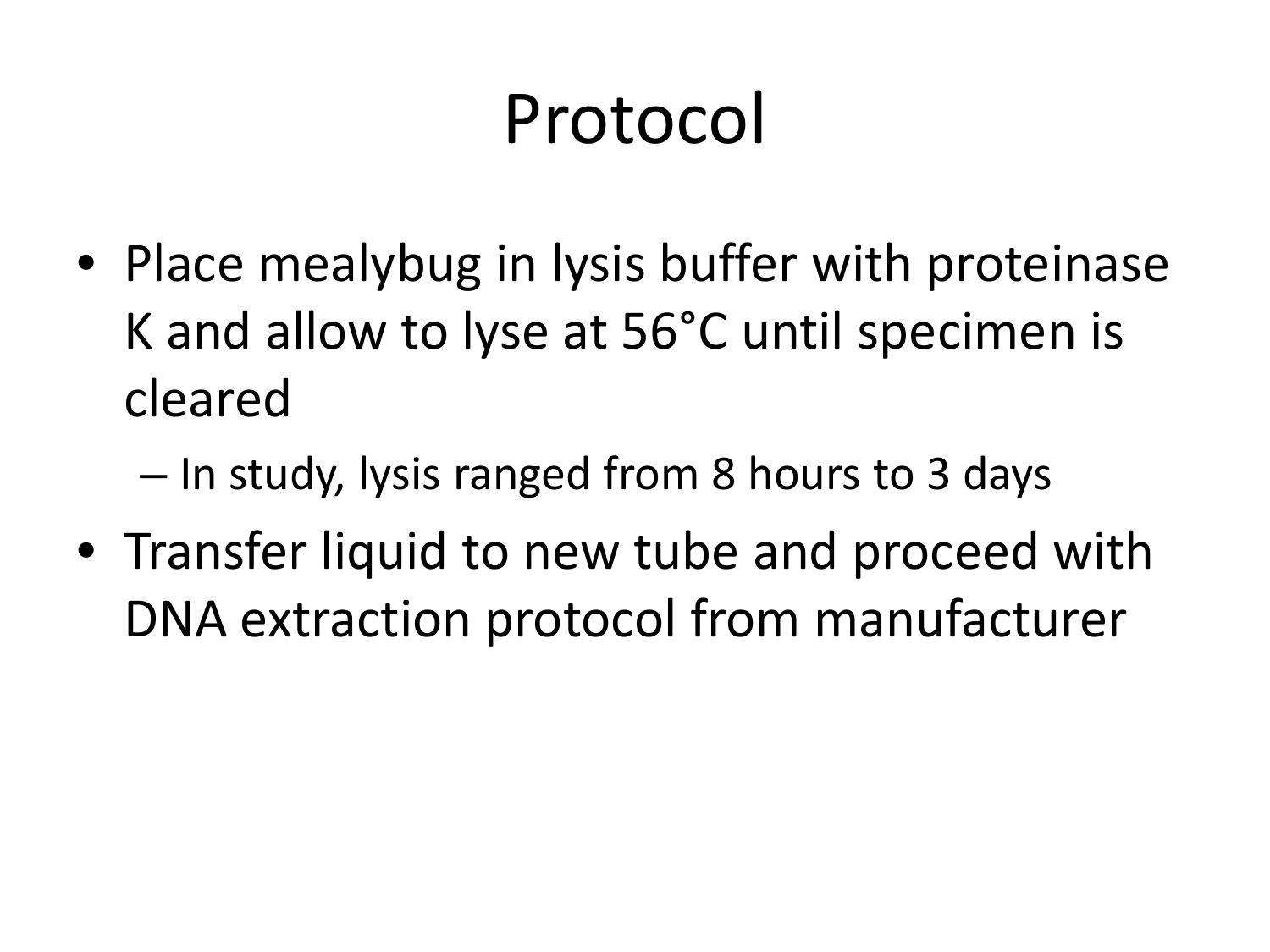#### Protocol

- Added more lysis buffer and detergent buffer to tube with exoskeleton.
- Placed at 96°C until fat bodies and wax dissolved from within specimen

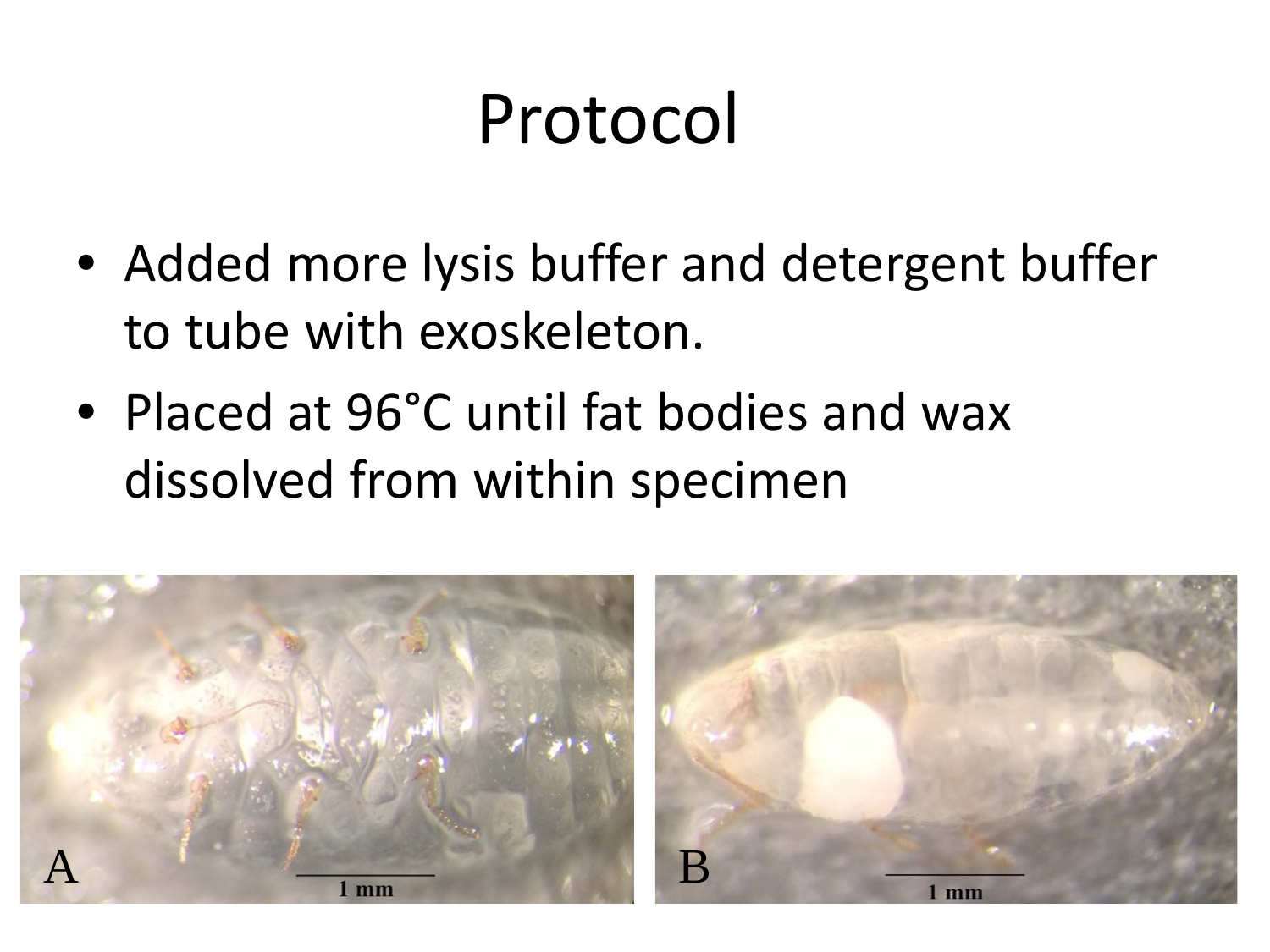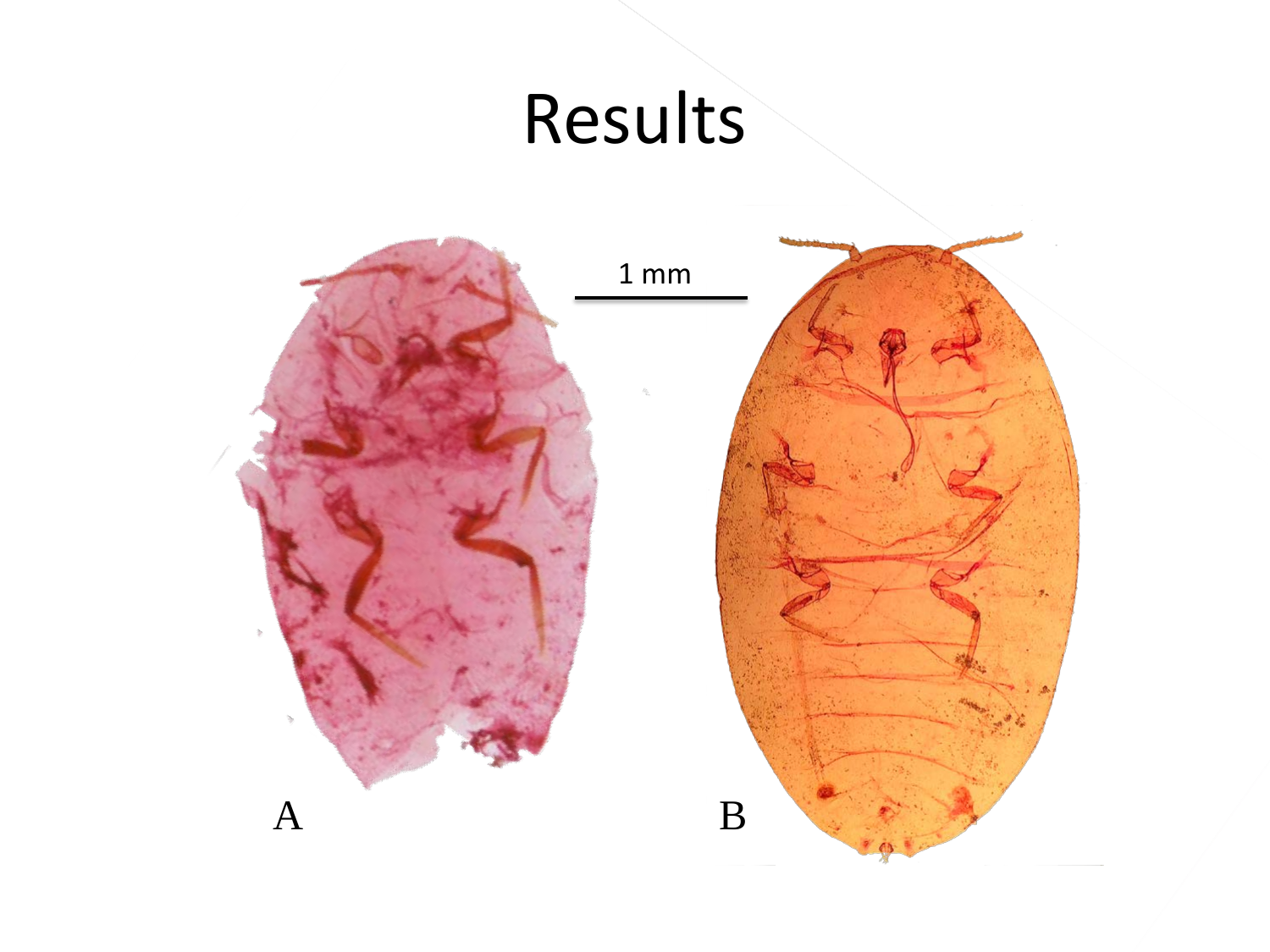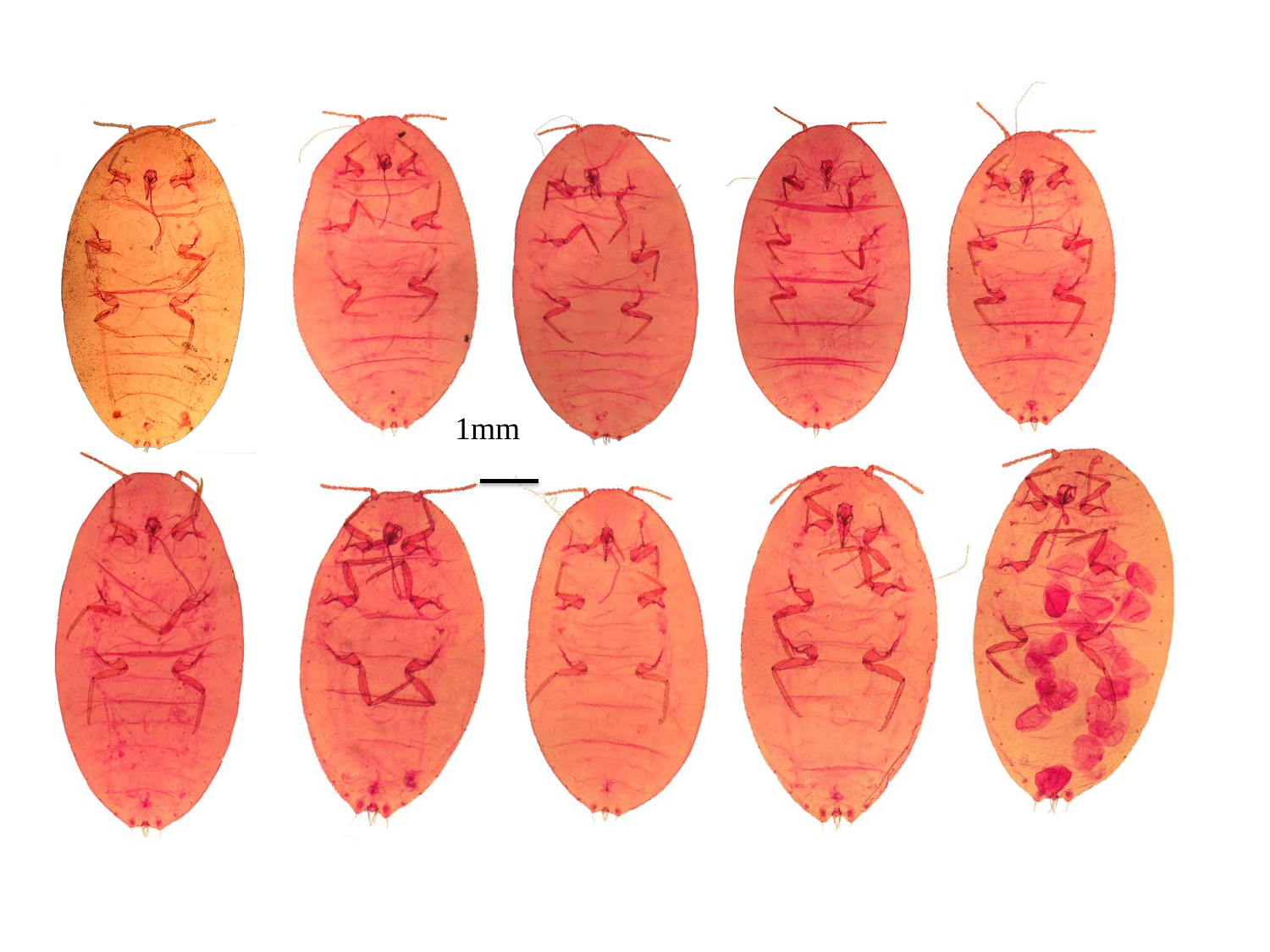## Results



DNA Yield: 19.25±3.1 ng/µl Purity: 5.79±2.1

DNA Yield: 32.9±3.9 ng/µl Purity: 1.94±0.03

Optimal purity should be between 1.8 and 2.0